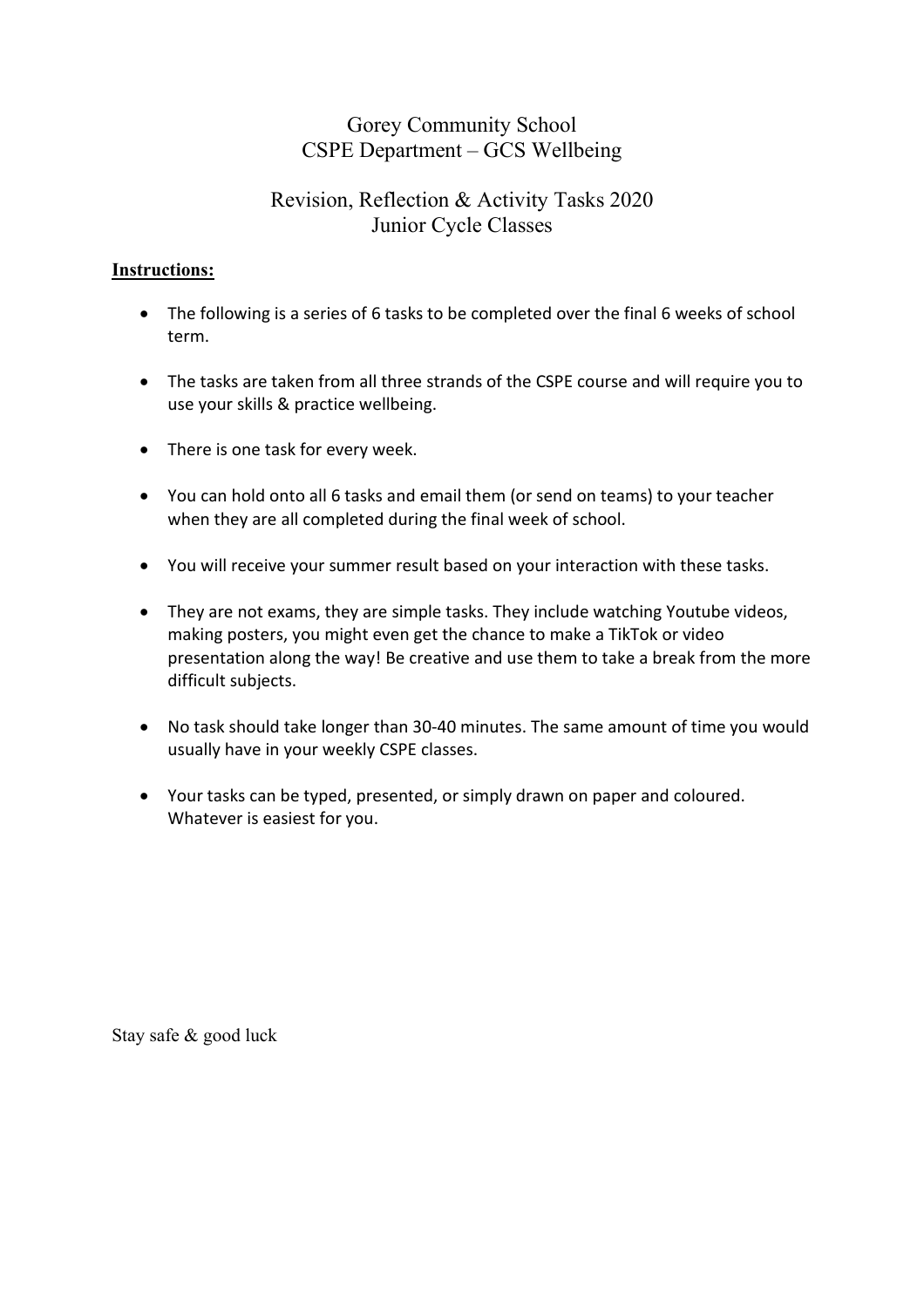#### **Strand:**

• 1- Human Rights & Responsibilities

#### **Wellbeing:**

- Being Aware
- Being Responsible

#### **Skills:**

- Being literate
- Communicating
- Managing info.
- Managing myself

#### **Watch:**

*Watch the video on youtube (link below) and then complete the activity.*

**[https://www.youtube.com/watch?v=oh3BbLk5UIQ&list=PLsw3gy](https://www.youtube.com/watch?v=oh3BbLk5UIQ&list=PLsw3gy46glZRAcJE7ILyQuUr1e7O1Abc1) [46glZRAcJE7ILyQuUr1e7O1Abc1](https://www.youtube.com/watch?v=oh3BbLk5UIQ&list=PLsw3gy46glZRAcJE7ILyQuUr1e7O1Abc1)**

#### **Activity:**

Design a poster outlining the basic human rights that all citizens are entitled to. (A4)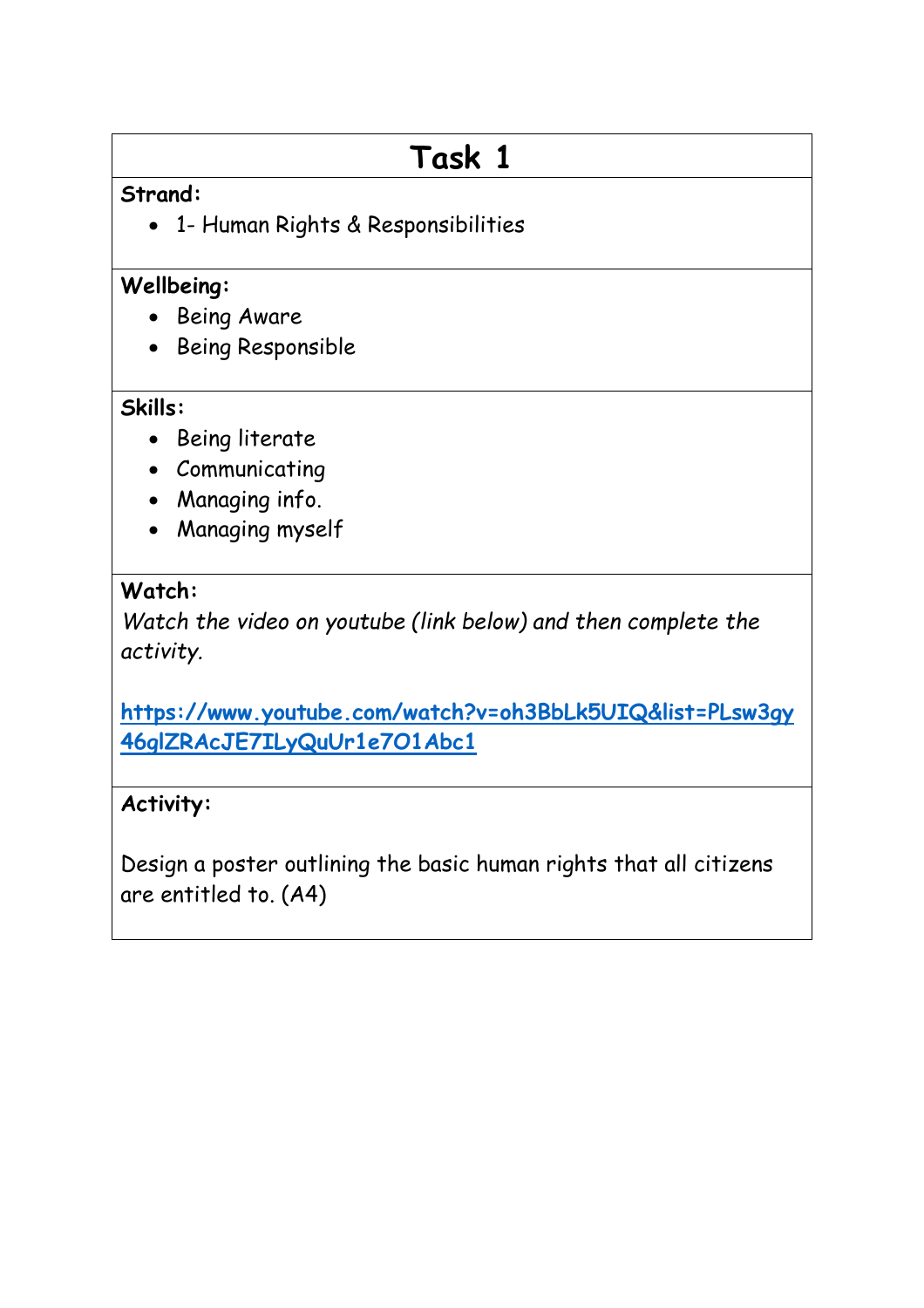## **Strand/Unit:**

- Strand 1- Human Rights & Responsibilities
- Rights & Responsibilities within a community

### **Wellbeing:**

- Being Aware
- Being Connected
- Being Responsible

#### **Skills:**

- Being literate
- Communicating
- Managing info.
- Managing myself

#### **Watch:**

*Watch the video (link below) and then complete the activity.*

<https://study.com/academy/lesson/rights-responsibilities-lesson-for-kids.html>

### **Example:**

Seán runs a busy pub in the middle of town. There are a lot of housing estates nearby. Séan has the right to own and run his business in the town. He also has the responsibility to adhere to all laws and regulations relating to running a pub. He must adhere to the opening and closing times of pubs, not to sell alcohol to U18s and not to play loud music late at night.

### **Activity:**

Write down any three other members of a community and list the rights and responsibilites that they have within that community. (eg – Student, Garda, Shopkeeper, Teacher)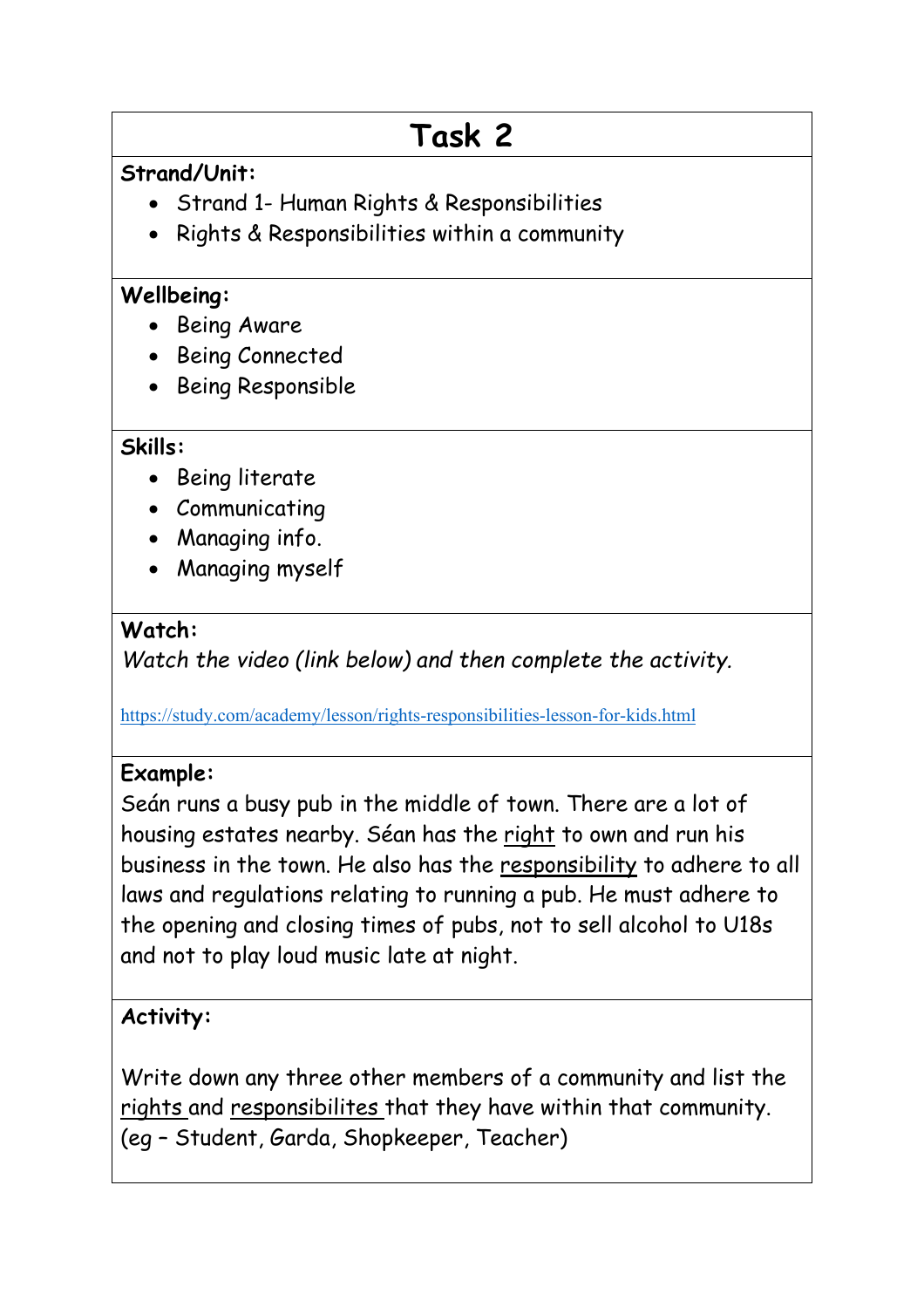### **Strand/Unit:**

- Strand 2 Global Citizenship
- Sustainability My Ecological Footprint

### **Wellbeing:**

- Being Aware
- Being Connected
- Being Resilient

#### **Skills:**

- Being creative
- Being numerate
- Communicating
- Managing info. & thinking
- Working with others

#### **Read:**

*Watch a look at the poster below and consider the ways you could create an ecological footprint.*

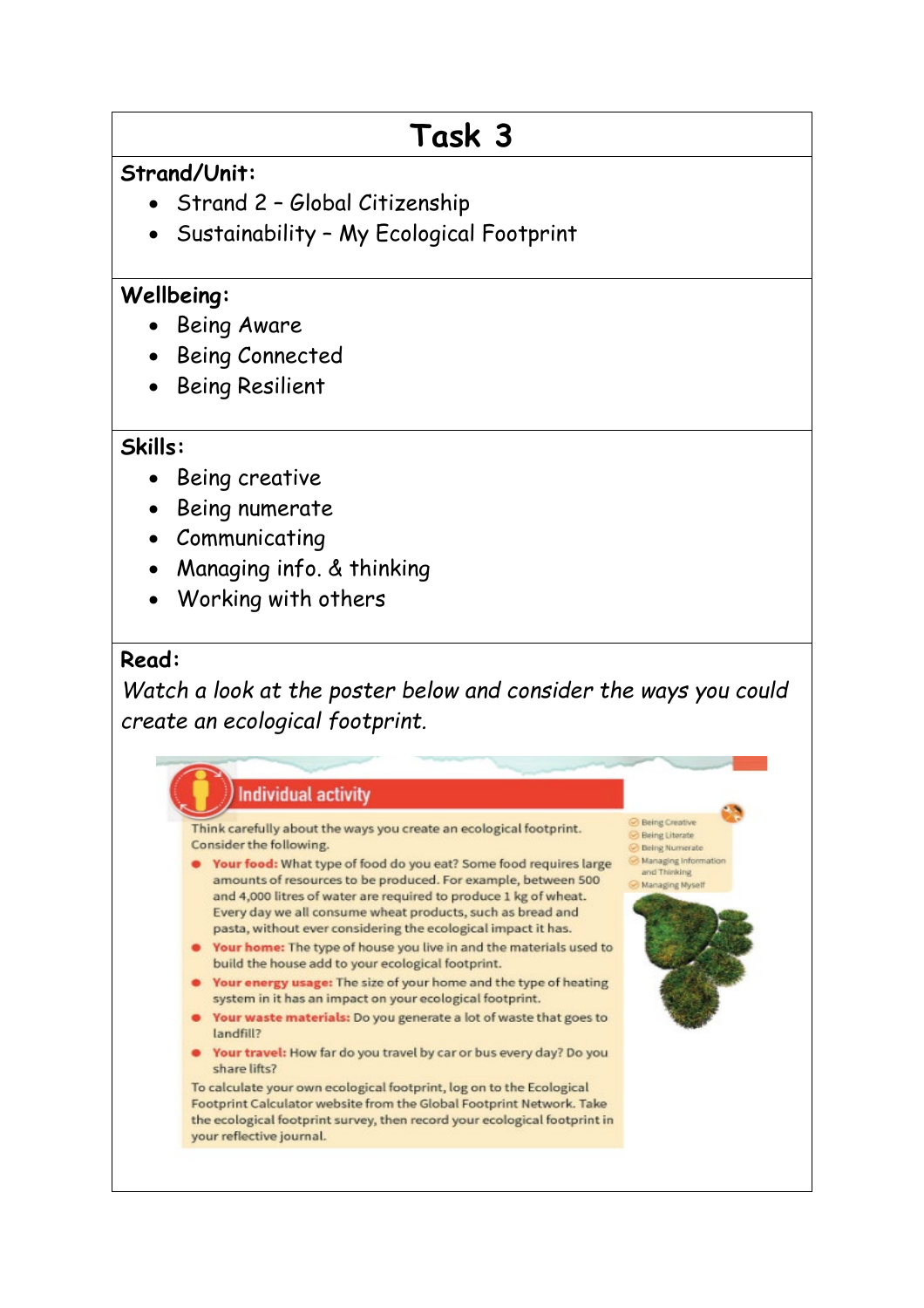### **Activity:**

- Write down ways you (your household) is already creating an ecological footprint. It may be a good idea to ask a parent/guardian for help. (i.e does anyone own an electric car? Do you recycle? Etc..)
- Write down ways you (your household) could improve your ecological footprint. Again, it may be a good idea to ask a parent/guardian for some ideas.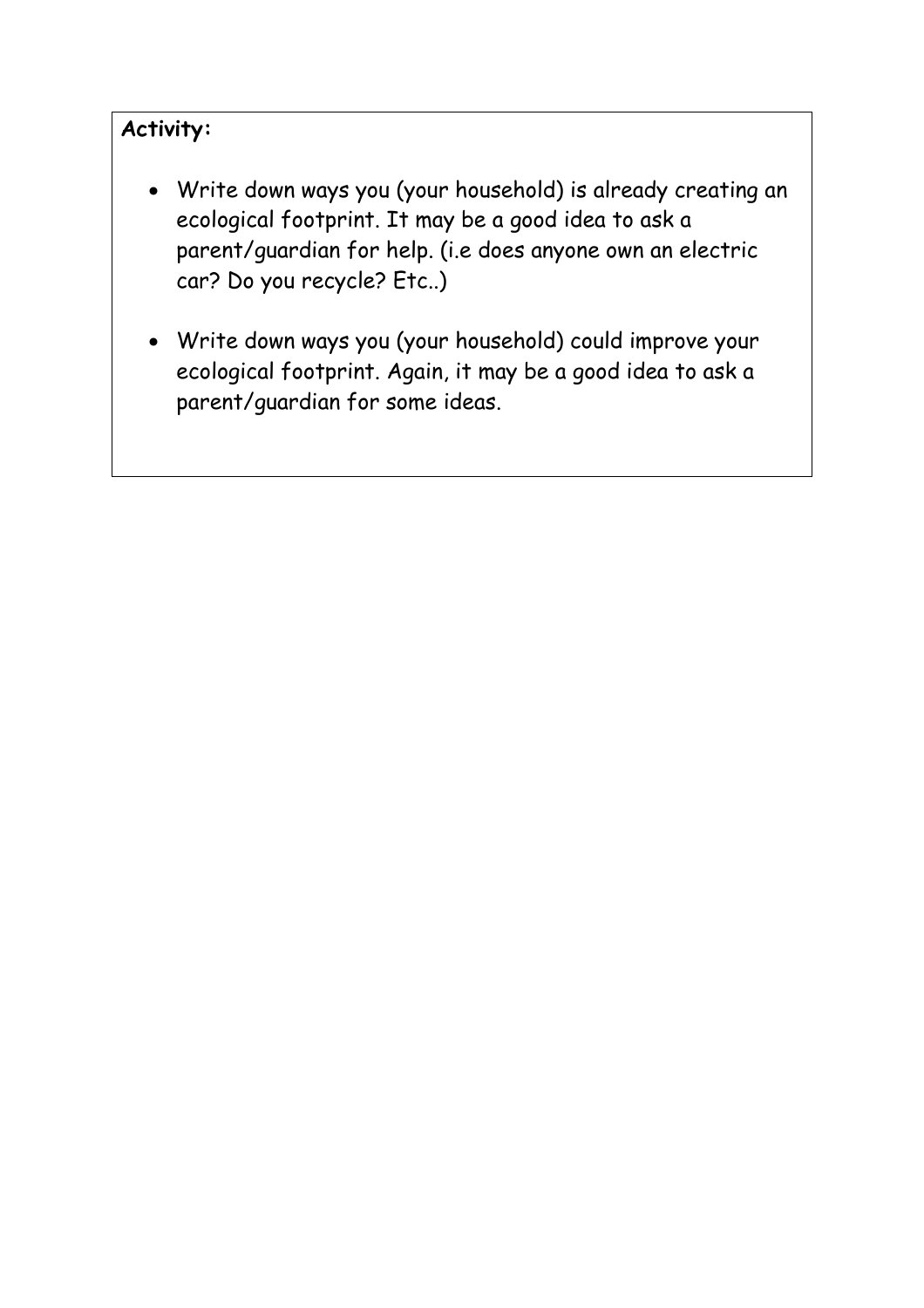### **Strand/Unit:**

- 2 Global Citizenship
- A Global Issue Climate Change

### **Wellbeing:**

- Being Aware
- Being Responsible
- Being Resilient
- Being Connected
- Beign Active

#### **Skills:**

- Being literate
- Communicating
- Managing info. & thinking
- Managing myself
- Using technology

## **Watch:**

*Watch the video on youtube (link below) and then complete the activity.*

[https://www.rte.ie/news/analysis-and-comment/2019/0315/1036549-climate-change](https://www.rte.ie/news/analysis-and-comment/2019/0315/1036549-climate-change-school-protests/)[school-protests/](https://www.rte.ie/news/analysis-and-comment/2019/0315/1036549-climate-change-school-protests/)

### **Activity:**

Using digital technology (poster, powerpoint, video, Tiktok) create a campaign to highlight the effects of climate change & encourage people to reduce climate change.

Be creative!

If digital technology is not available you can draw a poster or write a speech.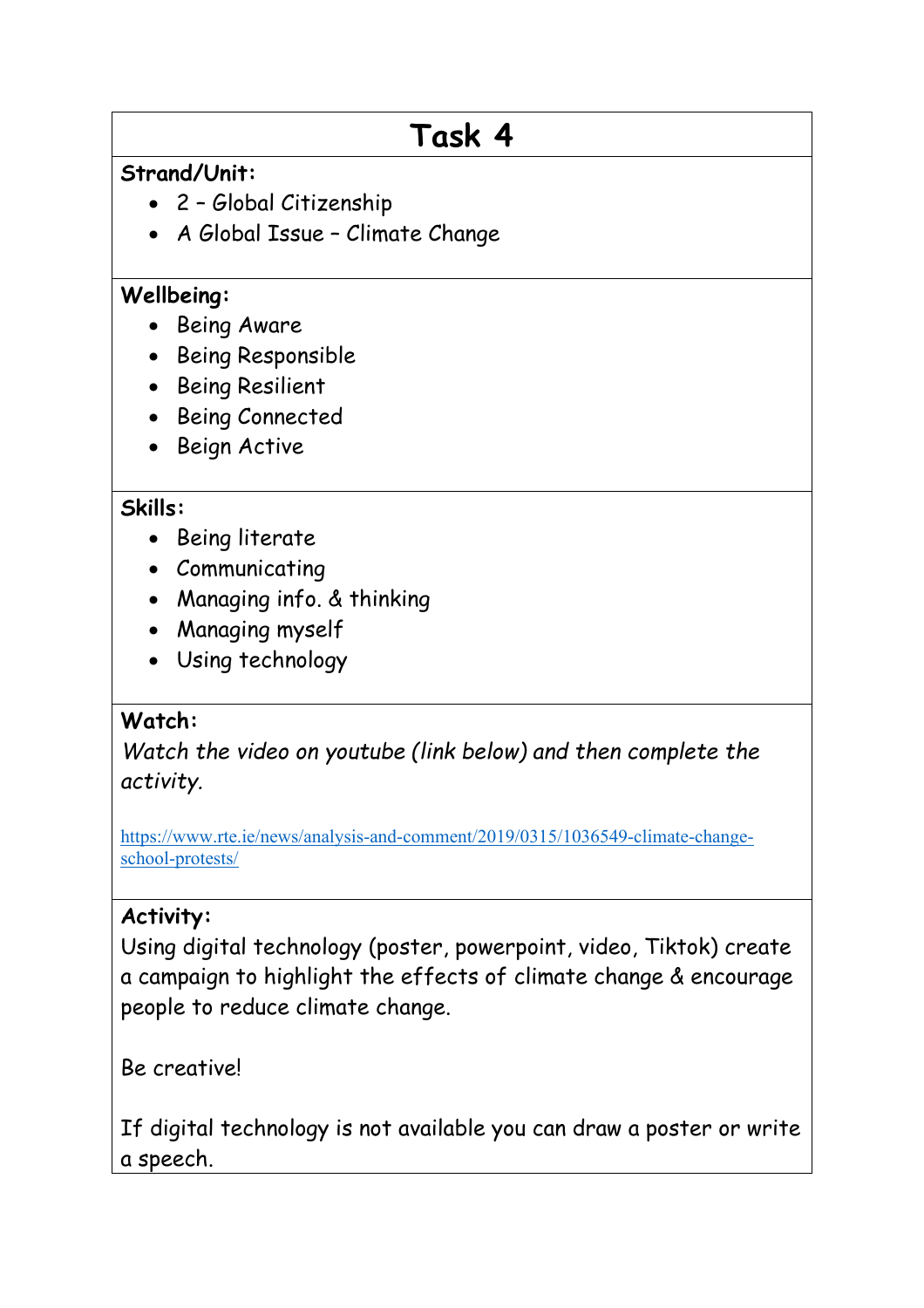### **Strand/Unit:**

- 3 Exploring Democracy
- The Law and the Citizen

### **Wellbeing:**

- Being Aware
- Being Responsible

### **Skills:**

- Being literate
- Being numerate
- Communicating
- Managing info. & thinking

## **Watch:**

*Watch the videos on youtube (link below) and then complete the activity.*

*<https://youtu.be/65nmeOBlRV4>*

#### <https://youtu.be/hSG5sVBspkI> **Activity:**

Consider and answer the following questions.

- 1. What is the/a law?
- 2. Briefly highlight 3 laws that apply to me.
- 3. Discuss three laws that I am glad exist in Ireland today. Why?
- 4. Discuss one law that I would like to see changed & why.
- 5. Who inforced the law in Ireland? Write down 5 facts about them.